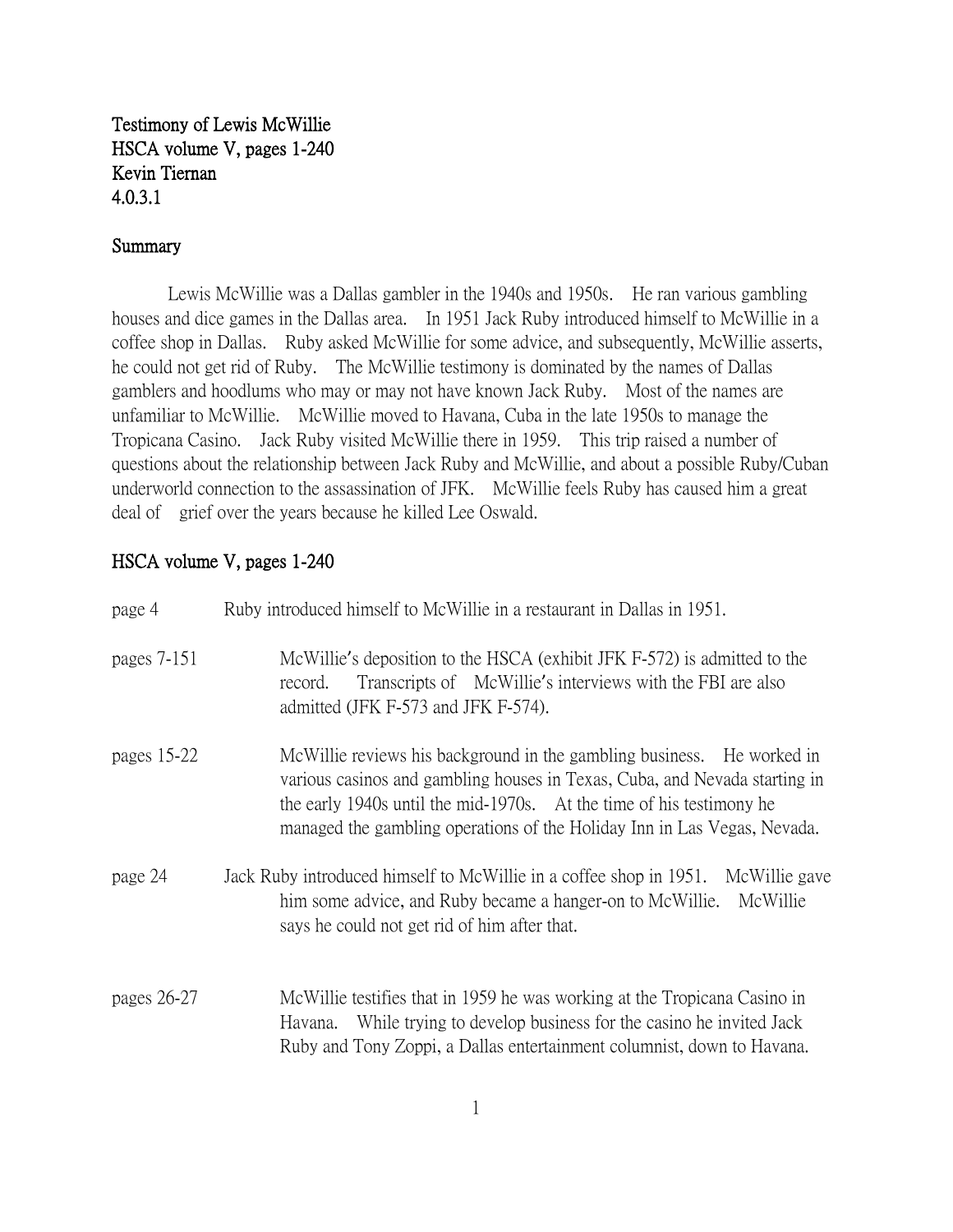McWillie hoped that Zoppi would write a favorable column on the trip and that Dallas' society people would then visit the Tropicana. Because Ruby made the trip alone, McWillie and the Tropicana received nothing for their generosity. McWillie says that this trip is the source of all of his problems.

pages 126-127 Contrary to his HSCA testimony, McWillie told the FBI on June 9, 1964, that he personally invited Jack Ruby to come and spend a week vacationing in Havana. McWillie paid for the trip himself. He asserts in testimony to the HSCA that he just forgot about the Zoppi connection until 1976.

- page 134 McWillie's questioner states that in a deposition for the HSCA, Zoppi asserts that he was supposed to go on a trip to Cuba in late 1958, but he did not go because Fidel Castro took over. McWillie then testifies that perhaps he had invited them down in 1958, but he definitely made arrangements for Jack Ruby to bring Tony Zoppi to Havana in the summer of 1959.
- pages 161-167 McWillie is questioned concerning gambling interests in Havana shortly before and after the Cuban revolution. McWillie testifies that there were many American gamblers imprisoned after Castro took power. He twice visited Trescornia, an immigration detention center. In Trescornia, he saw or spoke to Santos Trafficante, Jake Lansky, Dino Cellini, and Giuseppe deGeorge. McWillie is not clear as to whether Jack Ruby visited Trescornia with him during Ruby**'**s trip to Cuba.
- page 197 The committee admits exhibits JFK F-583 and F-584. Both exhibits are identification cards obtained from the Cuban government. F-583 indicates that Jack Ruby traveled to Cuba from New Orleans on August 8, 1959, and left September 11, 1959. F-584 indicates that Ruby then traveled to Cuba from Miami on September 12, 1959 and returned on September 13, 1959. McWillie testifies that Ruby came to Havana in August or September of 1959 and stayed only one week. The committee's handwriting panel confirms that the signatures on the two identification cards are Jack Ruby's.
- pages 202-220 The committee admits exhibits JFK F-585 which are some of Jack Ruby's bank records, and JFK F-586 which are the FBI reports of their contact with Jack Ruby as a potential criminal informant. These records indicate that Jack Ruby was in Dallas on several different days in the August 8 to September 13, 1959 time period. McWillie repeats that Jack Ruby visited him for no more